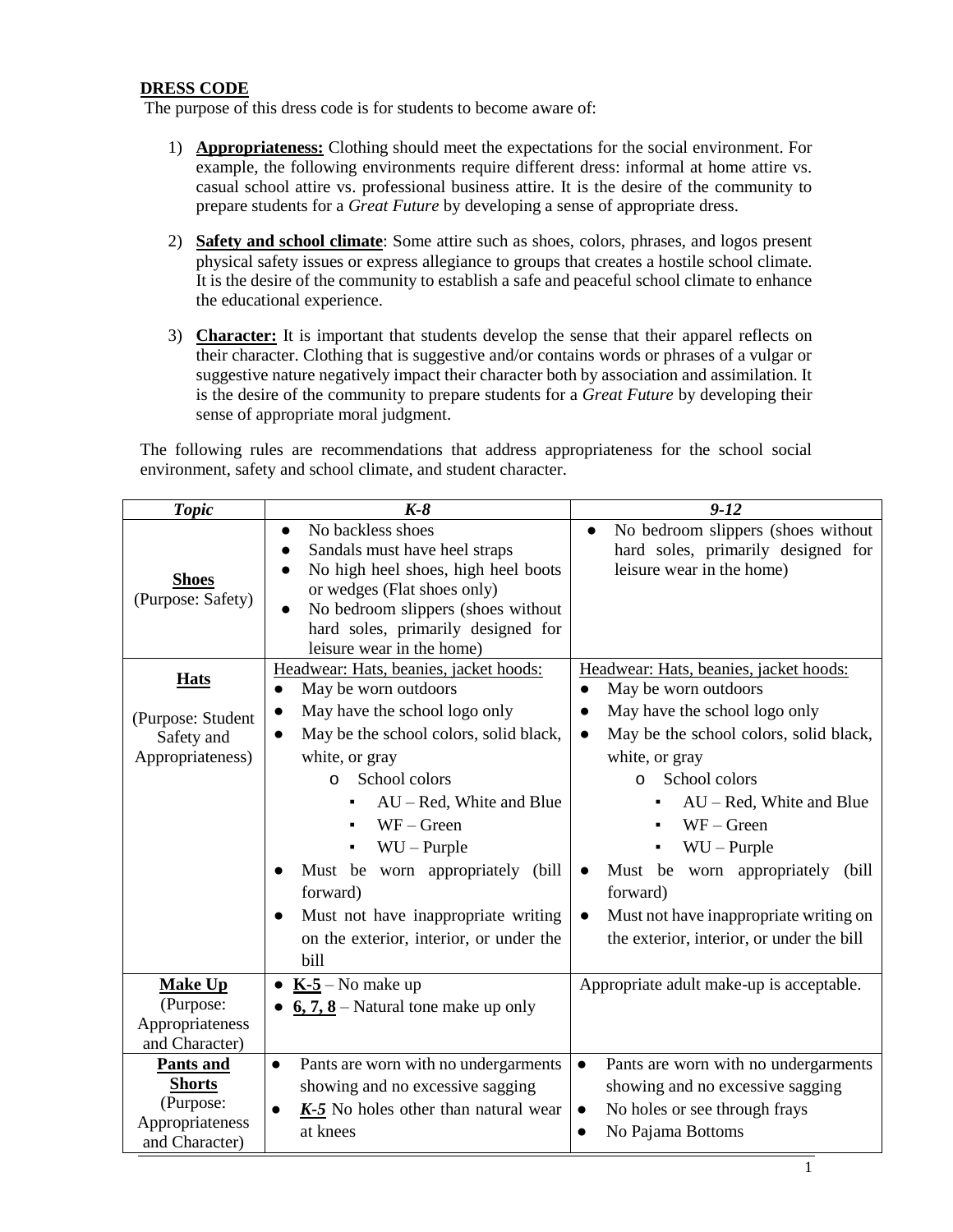|                                                                                                                | $6 - 8$ No holes or see through frays<br>No Pajama Bottoms<br><b>Shorts</b><br>O                                                                                                                                                                                                                                                                                         | <b>Shorts</b><br>Minimum 4" inseam<br>0                                                                                                                                                                                                                                                                                                                                                               |
|----------------------------------------------------------------------------------------------------------------|--------------------------------------------------------------------------------------------------------------------------------------------------------------------------------------------------------------------------------------------------------------------------------------------------------------------------------------------------------------------------|-------------------------------------------------------------------------------------------------------------------------------------------------------------------------------------------------------------------------------------------------------------------------------------------------------------------------------------------------------------------------------------------------------|
| <b>Skirts</b>                                                                                                  | Minimum 4" inseam<br>O<br>Skirts, and dress lengths are no shorter<br>$\bullet$                                                                                                                                                                                                                                                                                          | Skirts, and dress lengths are no shorter                                                                                                                                                                                                                                                                                                                                                              |
| <b>Dresses</b><br>(Purpose:<br>Appropriateness<br>and Character)                                               | than mid-thigh                                                                                                                                                                                                                                                                                                                                                           | than mid-thigh                                                                                                                                                                                                                                                                                                                                                                                        |
| <b>Tops</b><br><b>Blouses</b><br><b>T-Shirts</b><br>(Purpose:<br>Appropriateness<br>and Character)             | Midriff and lower back must be<br>$\bullet$<br>covered<br>No spaghetti straps, halter tops or tube<br>tops<br>Tops must have straps and sleeves on<br>both shoulders<br>Strap width: Undergarment straps<br>$\bullet$<br>must be completely covered<br>No exposed undergarments<br>$\bullet$<br>Arm openings should not be excessive<br>No cleavage exposed<br>$\bullet$ | and lower back must be<br>Midriff<br>$\bullet$<br>covered<br>No spaghetti straps, halter tops or tube<br>$\bullet$<br>tops<br>Tops must have straps and sleeves on<br>$\bullet$<br>both shoulders<br>Strap width: Undergarment straps must<br>$\bullet$<br>be completely covered<br>No exposed undergarments<br>$\bullet$<br>Arm openings should not be excessive<br>$\bullet$<br>No cleavage exposed |
|                                                                                                                | No see through or net tops<br>Undergarments may not be worn as<br>outer garments                                                                                                                                                                                                                                                                                         | No see through or net tops<br>$\bullet$<br>Undergarments may not be worn as<br>outer garments                                                                                                                                                                                                                                                                                                         |
| Language<br>Logos<br><b>Pictures</b><br><b>Gang Affiliation</b><br>(Purpose:<br>Appropriateness,<br>Safety and | Attire may not be worn that has a style,<br>$\bullet$<br>color, logo, or phrase that is:<br>Sexually suggestive<br>o<br>Degrading to the integrity of an<br>о<br>individual or groups<br>Advocates ethnic, religious, or<br>o<br>gender prejudice<br>Promotes or depicts<br>alcohol,<br>o                                                                                | Attire may not be worn that has a style,<br>$\bullet$<br>logo, or phrase that is:<br>Sexually suggestive<br>o<br>Degrading to the integrity of an<br>о<br>individual or groups<br>Advocates ethnic, religious, or<br>o<br>gender prejudice<br>Promotes or depicts<br>alcohol,<br>о                                                                                                                    |
| Character)<br>Language<br><b>Logos</b><br><b>Pictures</b><br><b>Gang Affiliation</b>                           | tobacco, drugs, sex, etc.<br>Identifies neighborhood groups or<br>o<br>known gangs (The district will<br>communicate<br>with<br>law<br>enforcement agencies to update<br>gang related apparel as necessary)<br>No solid red, brown, or blue shirts<br>o<br>No red or brown pants<br>o                                                                                    | tobacco, drugs, sex, etc.<br>Identifies neighborhood groups or<br>о<br>known gangs (The district will<br>communicate<br>with<br>law<br>enforcement agencies to update<br>gang related apparel as necessary)<br>No solid red, brown, or blue shirts<br>o<br>No red or brown pants<br>o                                                                                                                 |
| <b>Colors</b><br>(Purpose:<br>Positive Culture<br>and Safety)                                                  | No solid red, blue or other colored<br>$\bullet$<br>clothing that promotes affiliation with<br>known gang colors (At AU blue and<br>red may be worn for the benefit or<br>promotion of the school or school<br>event)                                                                                                                                                    | No solid red, or blue or other colored<br>$\bullet$<br>clothing that promotes affiliation with<br>known gang colors                                                                                                                                                                                                                                                                                   |